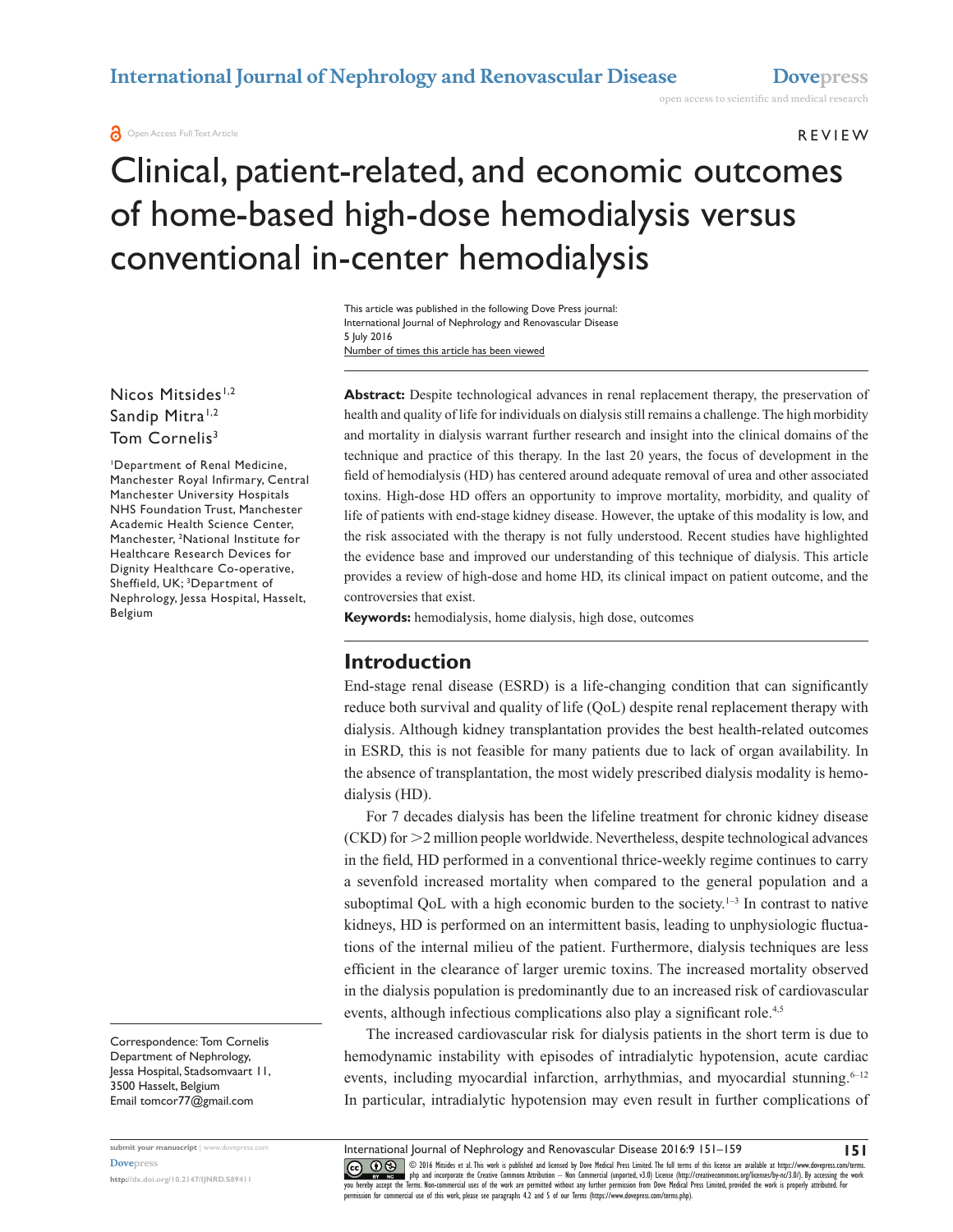myocardial or cerebral ischemia, especially in patients with preexisting cardiac and/or cerebrovascular disease. In the longer term, dialysis patients suffer from left ventricular hypertrophy (LVH), cardiovascular calcifications, global systolic dysfunction due to repetitive myocardial stunning, and arterial hypertension.8,13,14 Impaired fluid homeostasis is also responsible for many of the cardiovascular complications associated with HD as patients have to confront with large swings in fluid overload balance. The 72-hour interdialytic interval for the thrice-weekly HD regimens also poses a threat and is associated with an increased risk of cardiovascular mortality.<sup>15</sup>

# **What is high-dose and home HD?**

Current practice entails that most HD patients receive their treatment in hospital or at a community-based satellite unit, three times a week for a minimum duration of 4 hours per session (conventional HD). Home-based HD, with its origins in the 1960s, rapidly waned in practice in the 1980s and 1990s but is undergoing a significant revival over the last 10 years.<sup>16</sup> The combination of patient empowerment provided by the flexible nature of home-based HD regimes and the emergence of growing data supporting the association of such regimes with improved outcomes, such as survival, patient-reported QoL, and cost–effectiveness, are the primary drivers for this resurgence.17–19

Some of the improved outcomes associated with home HD can be linked with more intensive dialysis regimes and its prescription (high-dose HD) enabled by the flexibility of schedule in the home environment. Charra et  $al^{20}$ reported a dramatic improvement in survival of dialysis patients in Tassin by extending the length of HD session duration. High-dose HD refers to HD regimes that provide .12 hours per week of HD. This could be in the form of either increased dialysis frequency (number of treatment days per week) and/or prolonged session duration beyond the conventional 4 hours per treatment session. There are three predominant high-dose HD schedules that are commonly identified: 1) short-daily HD (SDHD) is performed 5–6 days per week utilizing shorter HD treatment session duration (2–3 hours); 2) long HD refers to prolonging the dialysis session duration ( $>4$  hours, could be up to 8 hours); and 3) extended (long-frequent) HD involves an increase in both frequency and length of the HD session. Both long and long-frequent HD can be provided overnight while the patient sleeps (nocturnal HD [NHD]). In some health care systems, SDHD and NHD can be delivered in the hospital, but it is ideal for high-dose HD regimes to be delivered in the home setting (high-dose home HD) in order to deliver maximal clinical effectiveness. Typical prescriptions of conventional and high-dose HD regimes are summarized in Table 1.<sup>21</sup>

### **Clinical benefits of high-dose HD**

The amount of dialysis delivered during conventional regime is often limited by the overall weekly treatment time and frequency. To deliver the minimum adequate dialysis, conventional regimes utilize high-efficiency dialysis over a short period of time. The resulting peaks and troughs of both hydration status and uremic solute concentrations between body compartments can lead to sharp changes in the internal milieu. More frequent and/or prolonged HD sessions can reduce the fluctuations of the internal environment by maintaining a more steady state, optimized by subtle adjustments to fluid and uremic toxin removal, and by avoidance of long interdialytic intervals. A summary of the benefits of high-dose HD is presented in Table 2.<sup>22</sup>

The survival benefit for patients undergoing SDHD and NHD has been evaluated in a number of studies. However, no well-powered randomized controlled trial (RCT) has been performed to date, and the bulk of the data remain observational. The evidence points toward a better survival for patients receiving SDHD and NHD compared to those treated with conventional regimes.<sup>23–30</sup> Some studies would even suggest that the survival benefit of SDHD and NHD is comparable to that of deceased donor transplant recipients, 31,32 although in the most recent retrospective cohort study of high-dose home HD patients and kidney transplant recipients,

|  |  | Table I High-dose HD regimens |  |  |
|--|--|-------------------------------|--|--|
|--|--|-------------------------------|--|--|

|                          | <b>Conventional HD</b> | <b>SDHD</b>      | Long HD          | <b>Long-frequent HD</b> |
|--------------------------|------------------------|------------------|------------------|-------------------------|
| Frequency                |                        | 5-6              | $3 - 4$          | $5 - 6$                 |
| Duration                 |                        | $2 - 3.5$        | >5.5             | $>$ 5.5                 |
| Dialysate flow           | 500-800                | 500-800          | 300-500          | 300-500                 |
| <b>Blood flow</b>        | 300-400                | 400              | 200-400          | 200-300                 |
| Std Kt/V <sub>urea</sub> | $2.5$ (12 h/wk)        | 3.75 (13.5 h/wk) | 3.75 (26.8 h/wk) | 5.82 (40.2 h/wk)        |

**Notes:** Frequency in sessions per week; duration in hours per session; dialysate and blood flow in mL/min. Reprinted from *Kidney Int* 2013;83(3), Chan CT, Covic A, Craig JC, et al, Novel techniques and innovation in blood purification: a clinical update from kidney disease: improving global outcomes; 359–371. Copyright 2013, with permission from Elsevier.<sup>21</sup>

**Abbreviations:** h, hour; HD, hemodialysis; min, minute; SDHD, short-daily HD; Std *Kt*/*V*, standardized *Kt*/*V*; wk, week.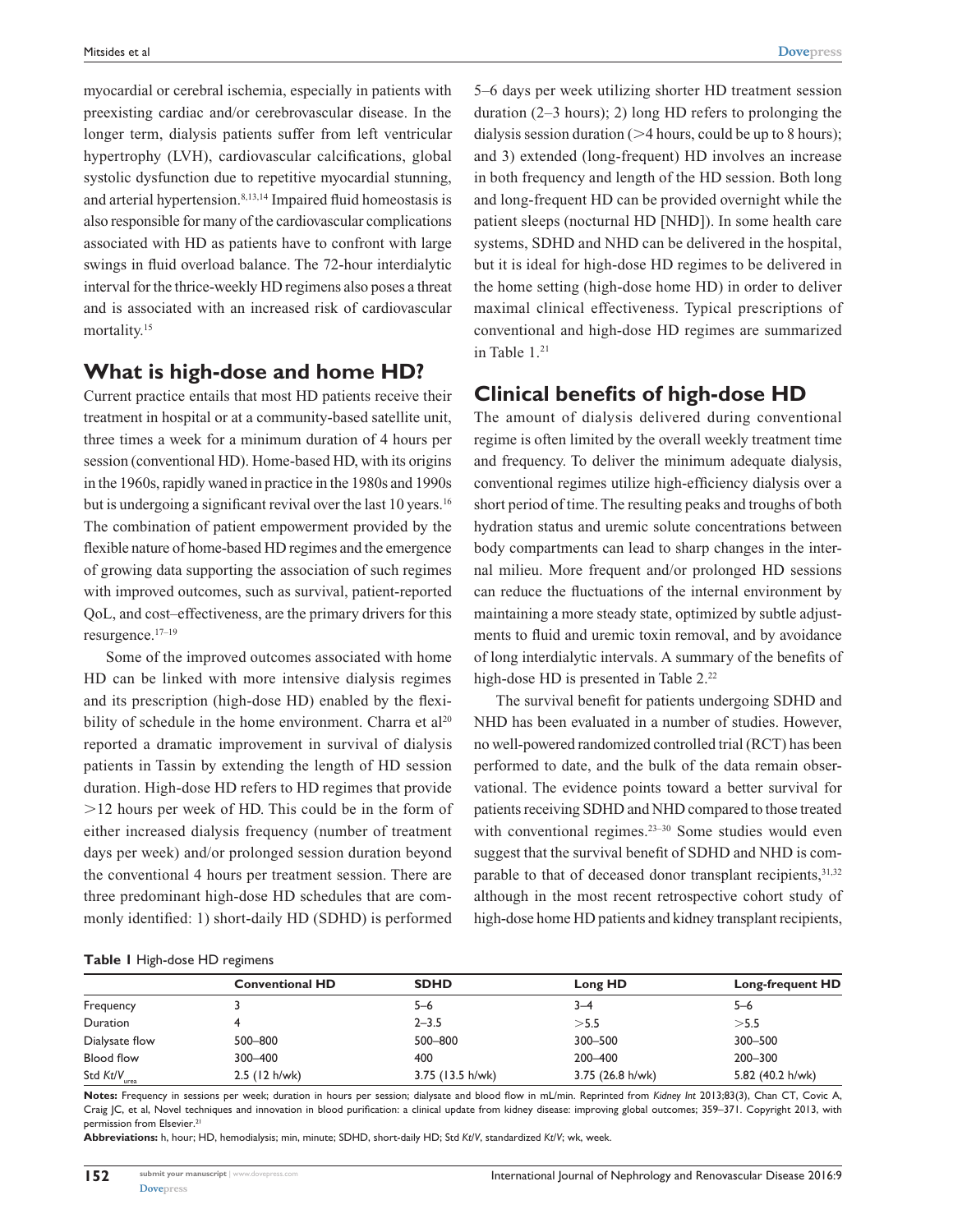#### **Table 2** Clinical benefits of high-dose HD

|                          | <b>NHD</b>          | <b>SDHD</b>          |  |
|--------------------------|---------------------|----------------------|--|
| Blood pressure           | +++ (PVR reduction) | ++ (ECV reduction)   |  |
| <b>LVH</b>               | $++$ (afterload     | $++$ (preload        |  |
|                          | reduction)          | reduction)           |  |
| LV systolic function     | $^{+++}$            |                      |  |
| Arterial compliance      | $^{+++}$            | ŗ                    |  |
| Sleep apnea              | $^{+++}$            |                      |  |
| Autonomic nervous system | $^{++}$             |                      |  |
| Phosphate                | $^{+++}$            | Varies with dialysis |  |
|                          |                     | duration             |  |
| Anemia                   | $^{++}$             | $^{+}$               |  |
| Malnutrition             | $^{+}$              | $^{++}$              |  |
| Inflammation             | $+$ (CRP, IL-6)     | $+$ (CRP)            |  |
| Cognition                | $^{++}$             | i                    |  |
| Fertility                | $^{+}$              | ŗ                    |  |
| Quality of life          | $^{++}$             | $^{++}$              |  |

**Notes:** '?' indicates it is uncertain what the effect of SDHD is on these parameters. Reprinted from *Am J Kidney Dis*. 2009;54(6), Perl J, Chan CT. Home hemodialysis, daily hemodialysis, and nocturnal hemodialysis: core curriculum; 1171–1184. Copyright 2009, with permission from Elsevier.<sup>22</sup>

**Abbreviations:** CRP, C-reactive protein; ECV, effective circulating volume; HD, hemodialysis; IL-6, interleukin-6; LVH, left ventricular hypertrophy; NHD, nocturnal HD; PVR, peripheral vascular resistance; SDHD, short-daily HD.

kidney transplantation was associated with superior treatment and patient survival.<sup>33</sup>

Blood pressure (BP) control is one of the most consistent benefits of high-dose HD in randomized and nonrandomized studies.34–40 One of the first reports of improved BP control by means of high-dose HD came from Tassin in France where mean ambulatory BP measurements were shown to be inversely correlated with HD session length.<sup>41</sup> Subsequently, the Frequent Hemodialysis Network (FHN) study showed a significant reduction in systolic BP of −9.7 mmHg (range from −16.9 mmHg to −2.5 mmHg) during 12 months of follow-up among the NHD cohort, with a significant decrease in the number of antihypertensive agents used. The lack of significant difference in BP readings in patients on a conventional HD prescription (4 hours, three times per week), but performed within the home setting, illustrated the importance of high-dose HD as opposed to location of HD delivery as the main factor driving BP control.<sup>37</sup> It is widely believed that NHD reduces BP through lowering of total peripheral resistance and plasma norepinephrine levels.39,40 SDHD can also lead to improved BP control, but the proposed mechanism of action is thought to be through improved fluid balance.<sup>36</sup>

A number of observational studies of SDHD36,42 and NHD<sup>34,36</sup> and an RCT of NHD<sup>43</sup> have also shown that intensive HD regimes can be linked to improvements in left ventricular mass index and LVH, both factors associated with poorer outcomes in CKD and dialysis patients. These findings are further supported by a recent meta-analysis of observational studies and data from RCTs that reported improvement in left ventricular mass index and geometry in both frequent and extended HD groups.<sup>44</sup> Furthermore, Jefferies et al, in a cross-sectional study, demonstrated that more frequent HD regimens were associated with lower ultrafiltration volumes and rates compared with conventional in-center HD. There was an associated significant reduction in episodes of intradialytic systolic hypotension in the SDHD groups, and this was more pronounced in the NHD group. As a consequence, frequent HD regimes were associated with less dialysis-induced myocardial stunning compared with conventional HD.<sup>45</sup> However, it is worth mentioning that the different groups in the study were not entirely homogeneous in their characteristics. Although the groups were well matched for age, sex, dialysis vintage, and the prevalence of ischemic heart disease, diabetes was more prevalent in the conventional arm. In a randomized crossover study, we recently confirmed improvement of hemodynamic and cardiac stability during extended as opposed to conventional HD sessions.46 The observed hemodynamic stability during longer HD treatments involved not only measurements of peripheral systolic BP but also peripheral diastolic and central BP. Cardiac output also exhibited more stability during extended HD sessions, associated with better preservation of relative blood volume during longer dialysis sessions.

The cumulative evidence points toward improved management of LVH, vascular calcifications and cardiovascular outcomes, and bone mineral abnormalities by the use of extended HD and, to a lesser extent, SDHD.<sup>37,44,47</sup> It is common for patients on long-frequent HD prescriptions to require fewer phosphate-binding medications and on some occasions also need phosphate supplementation in the dialysate.48 In the long term, improved control of hyperphosphatemia and secondary hyperparathyroidism by high-dose HD may translate into risk reduction of LVH and vascular calcification.

The impact of high-dose HD on QoL has been the subject of multiple studies, and overall results show an increase in kidney-specific domains of QoL parameters.35,43,49–52 This increase in QoL with high-dose HD regimes may be due to increased autonomy and functionality, reduced tablet burden, relaxation of dietary restrictions and fluid intake, considerable reduction to the time spent in hospital and in transit to and from the hospital (as in home HD), the ability to remain in employment (productivity), and a reduction to uremic symptoms. High-dose HD in the home setting has been shown to be associated with mood improvement, an important domain of QoL associated with improved outcomes.<sup>43</sup> This might be due to improved sleep quality. The FREEDOM study showed a reduction in the prevalence of restless legs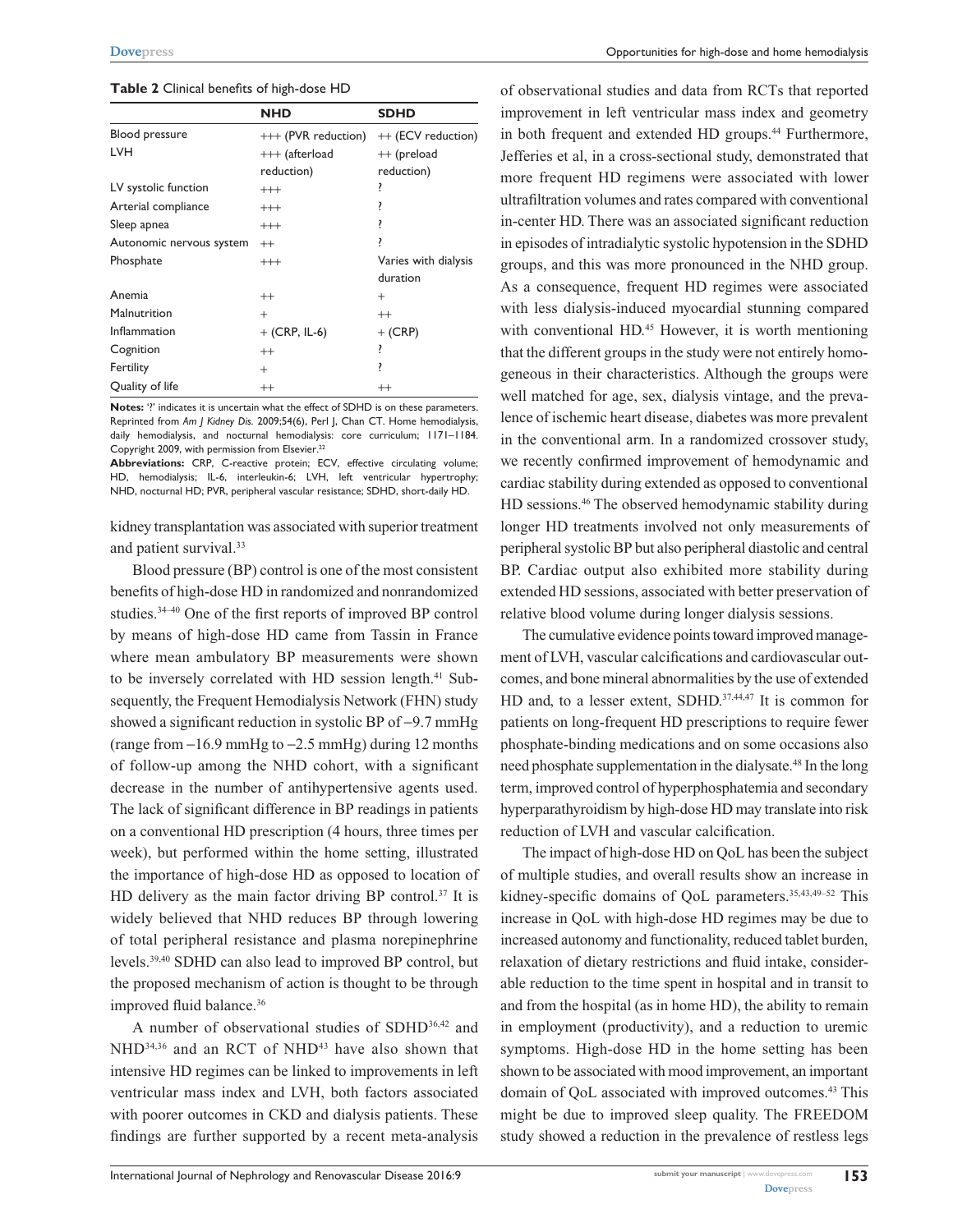syndrome from 35% to 26% after 12 months of SDHD  $(P=0.05)$ ,<sup>53</sup> while NHD has been associated with a reduction in the frequency of sleep apnea episodes.<sup>54</sup>

Another important benefit of high-dose HD is its effects on fertility, particularly relevant to young CKD sufferers. Conception rates and pregnancy outcomes are overall poor in patients on dialysis. There are emerging observational data from patients on high-dose HD with lower urea levels that show significantly better outcomes.<sup>55,56</sup> These findings are also in keeping with the evidence of high-dose HD being associated with the best pregnancy outcomes in patients requiring dialysis.57,58 It is thought that the increased rates of successful conception observed in female patients of childbearing age with ESRD receiving high-dose HD may partially be due to restoration of the pituitary–hypothalamic axis augmented by improved solute clearance. At the same time, improved fluid balance, BP control, and hemodynamic stability in high-dose HD could positively impact on pregnancy outcomes. In the male population, high-dose HD could also improve fertility, possibly by increasing testosterone levels and decreasing hyperprolactinemia.59

## **Risks associated with high-dose HD**

The need for more frequent cannulation for frequent HD may potentially lead to increased vascular access-related complications and failure. In the FHN trial, patients on SDHD had a shorter time to first vascular access-related event compared to the conventional HD group. $60,61$  Most of these events were vascular access interventions as opposed to losses. A similar trend was also observed in the nocturnal arm of the FHN study.<sup>41,61</sup> In our recently performed in-depth review of all available studies looking at vascular access complications in frequent HD compared to conventional HD, we found a small but significantly increased risk of vascular access complications in frequent HD (difference of 6.7 events per 100 patient-years, *P*=0.009). These events included access dysfunction, access-related hospital admission, access failure, and access-related infection.<sup>62</sup>

The predominant cannulation method of arteriovenous fistulas and grafts is the rope-ladder technique. Buttonhole (constant-site) cannulation is an alternative technique whereby needles are inserted each time at exactly the same spot using the same insertion angle and the same depth of penetration for each dialysis session. The initial cannulation is performed using sharp needles, and once a subcutaneous tract has been formed, subsequent cannulations are performed using blunt needles. Buttonhole cannulation is commonly used in frequent HD, and it is often preferred by patients

because it results in less pain, faster cannulation, and lower risk of hematoma.49,63,64 However, concerns have been raised recently regarding the safety of this method, especially with regard to track-related infections. Several studies have indeed highlighted the increased risk of local and systemic buttonhole infections in patients on high-dose HD.<sup>49,65,66</sup>

Preservation of residual kidney function (RKF) in dialysis patients is associated with clinical benefits. $67$  A significant decline in RKF is observed in the first year after dialysis initiation, especially in conventional HD patients.<sup>68</sup> Recently, the nocturnal FHN study showed a faster reduction in RKF in patients on NHD as compared to conventional HD.<sup>69</sup> Although this study had significant limitations, these findings were unexpected. The reasons for this observed phenomenon are unclear. Based on the concept of organ hypoperfusion, it would have been expected that the rate of loss of residual function would have been higher in the conventional HD group. A number of mechanisms have been proposed for this loss of RKF and include reduction in osmotic load, an increased inflammatory response, and platelet activation.<sup>70</sup> More studies are required to understand the reasons behind an accelerated loss of RKF with NHD.

In general, dialysis is associated with cognitive decline, affecting domains such as executive function and attention. The reasons for this are not entirely clear. It could be a result of uremia or cerebral perfusion changes caused during HD. In both of these situations, intensive dialytic regimes should be associated with better outcomes. The FHN study attempted to explore the impacts of intensive dialytics prescriptions but showed no benefit. Interestingly, it raised concerns over both global cognition and attention in the NHD group. However, these data are exploratory, and the study was not powered to answer this question. To investigate the effects of intensive HD on cognition, appropriately powered studies are required.71

# **Who is eligible for high-dose and home HD?**

Patient motivation is essential for the feasibility of both highdose and home HD. There are only few absolute contraindications for these treatments. The suitability of some vascular accesses can be an obstacle to undertaking high-dose HD, while uncontrolled mental health disease, lack of appropriate home environment, and lack of a caregiver (when a person requires assistance with treatment delivery) can all make home HD impossible.<sup>72</sup>

Other known barriers to home HD are lack of motivation/ interest, unwillingness to change, learned helplessness,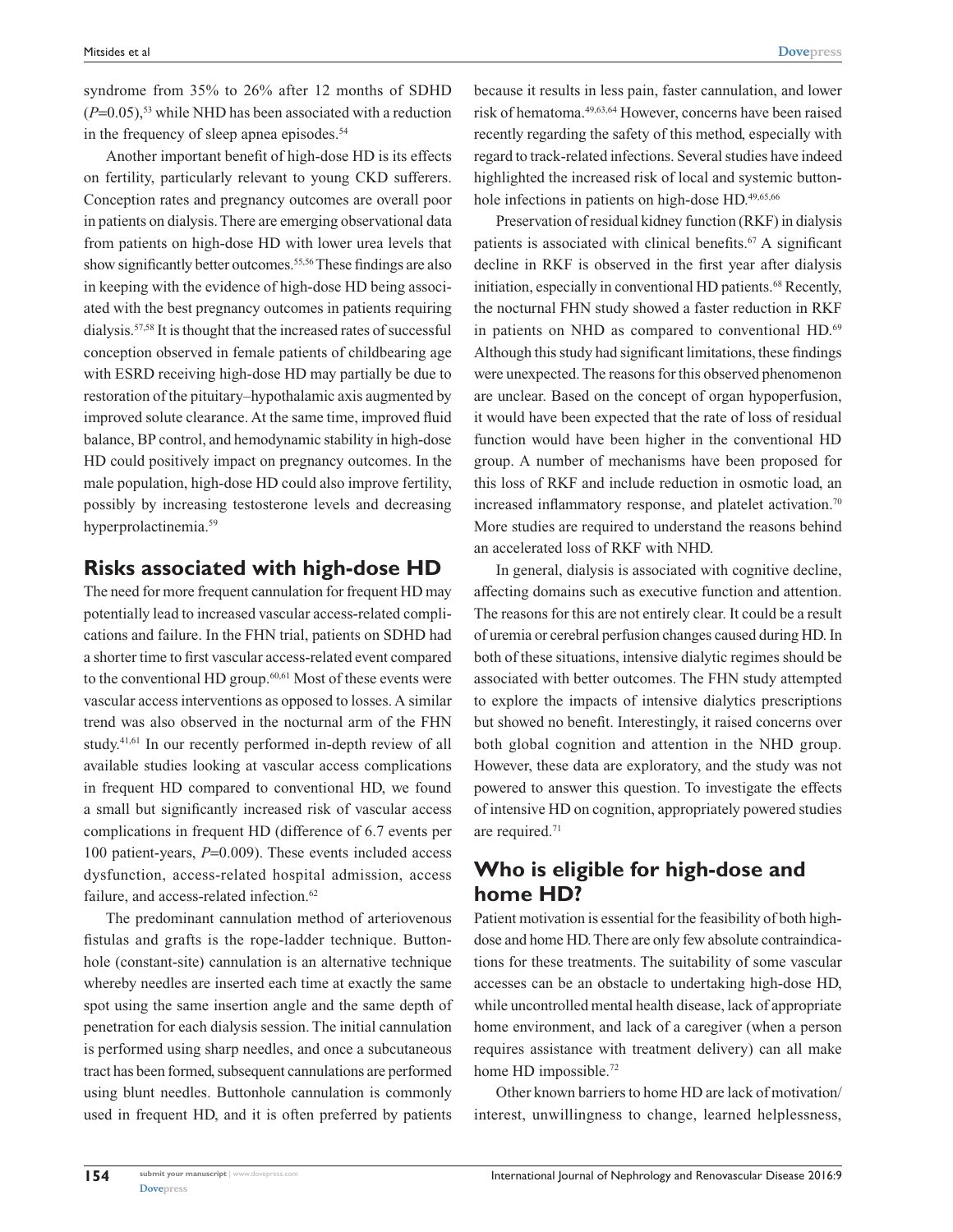fear of isolation, perceived burden on caregivers, and fear of cannulation.73–75 However, these barriers can often be overcome by adequate predialysis education, motivational training of patient and caregiver, nurse-assisted cannulation, nurse-led home visits, a well-defined nursing/technical support system for patients, and provision of respite care.<sup>76–78</sup>

# **Target populations for high-dose home HD**

All patients going through predialysis education clinic who are capable and willing could be offered the choice of home HD as a form of a home-based therapy (Figure 1). Some of these patients and those established on a dialysis modality could be targeted for consideration of high-dose home HD.79 Patients with ESRD with persistent extracellular fluid overload, severe hypertension and/or LVH, hemodynamic instability, resistant hyperphosphatemia as well as pregnant women or women on dialysis who wish to conceive are established target populations for consideration of high-dose home HD. Sleep apnea, reduced QoL, uremic symptoms, and persistent inflammation/oxidative stress are other factors that should also trigger the consideration of high-dose home HD in a dialysis patient (suggested target population). In addition to these target populations, there are emerging patient groups for whom high-dose home HD may also be considered. These range from caregiver-dependent patients (both patients and caregivers generally prefer a home-based dialysis therapy), crash starters, employed patients, patients with failing transplants, patients with failing PD, and morbid obese and elderly patients with ESRD.<sup>80</sup> Although the list of target populations for home high-dose HD is extensive, it is by no means exclusive. High-dose HD may be considered for management of rare and challenging conditions such as severe hyperoxaluria where significant benefits of frequent NHD have been reported.<sup>81</sup>

# **Health economics of high-dose and home HD**

In developed nations, home HD is generally cost-effective compared to hospital-based HD. This was recently confirmed by Walker et al<sup>82</sup> who performed a systematic review of full economic evaluations between 2003 and 2014 to analyze the cost-effectiveness of contemporary home HD modalities compared with facility HD. Six such studies were identified.<sup>83–88</sup> Two of them compared home NHD, one nocturnal and daily home HD, and three compared conventional home HD to facility HD. The main finding of this review was that contemporary home HD modalities including high-dose regimes such as nocturnal and daily HD are cost-neutral or cost-effective compared with conventional facility HD. A variety of reasons can explain why home HD modalities are mostly less expensive compared to in-center HD. These



#### **Figure 1** Target populations for high-dose home HD.

**Abbreviations:** HD, hemodialysis; HTN, hypertension; LVH, left ventricular hypertrophy; ECF, extracellular fluid; CV, cardiovascular; ESRD, end-stage renal disease; NRSOT, nonrenal solid organ transplantation; QoL, quality of life; PD, peritoneal dialysis; OSA, obstructive sleep apnea.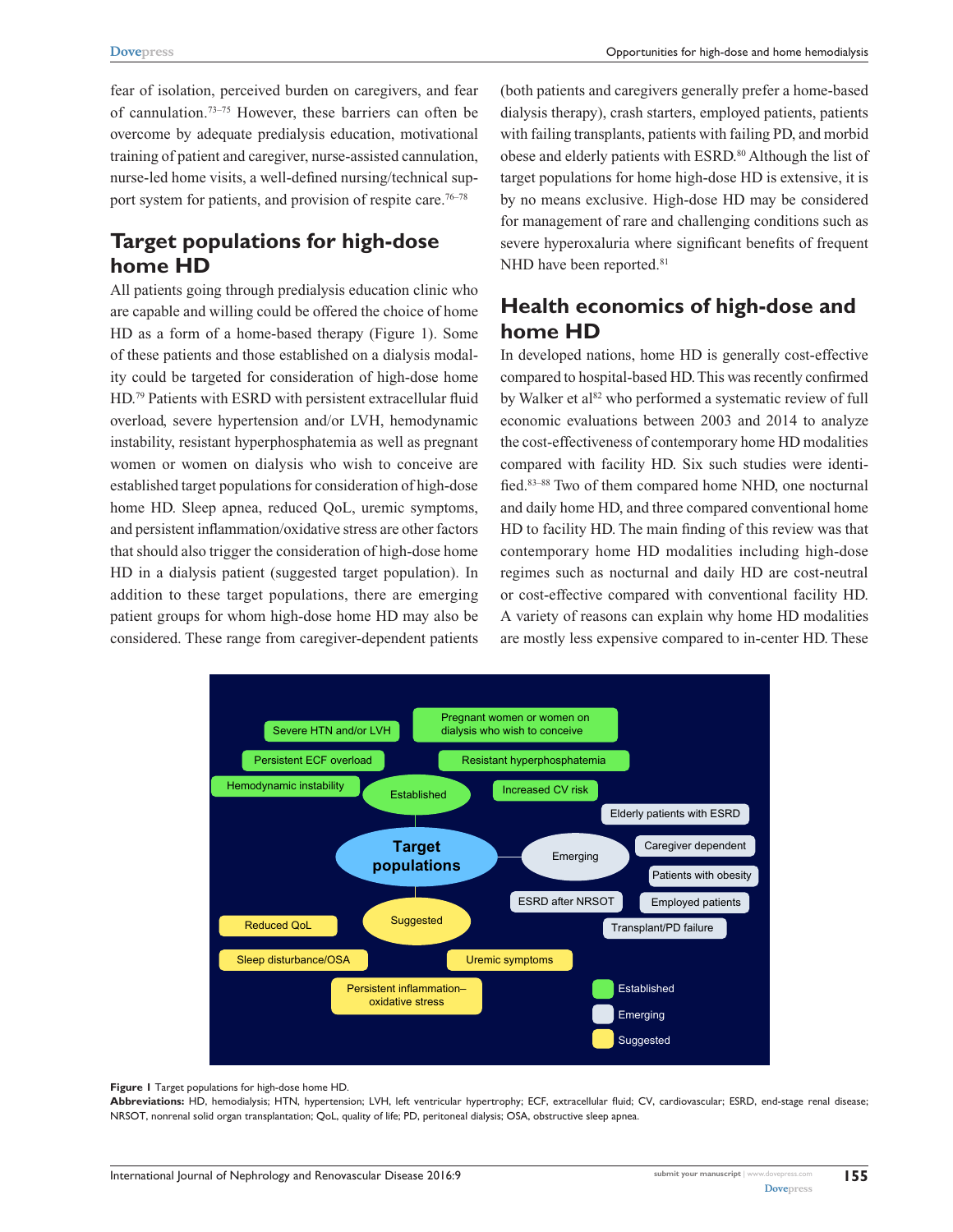include reduced need for expensive hospital space, reduced need for dialysis nurses, increased employment of home dialysis patients, and reduced patient transport costs to and from the dialysis centers.

We performed a preliminary economic analysis of HD modalities in the Netherlands (unpublished data 2016) based on a Markov model, which allows the capture of all possible treatment options for people with ESRD in so-called transition states, including PD, HD, and kidney transplantation (Figure 2). $89$  The objective was to compare the cost-effectiveness of high-dose HD (both in-center and at home) with conventional in-center HD. Key parameters of the analysis were QoL and the survival rates of the studied treatments. We found that treating patients at home with conventional HD costs significantly less than treating them in-center (−€21,205) with an additional health benefit (+0.242 quality-adjusted life-years). When delivering high-dose dialysis at home, the added health benefit is higher (+0.478 quality-adjusted life-years) for what we feel as an acceptable added cost (+ $\epsilon$ 7,795). Therefore, we could conclude that in the Netherlands, high-dose home HD appears to be a costeffective alternative to center-based HD.

### **Future perspectives**

The published work in the field of home therapies and the studied subjects remain small with lack of robust trial-based evidence. Further research is necessary and should be focused on addressing perceived barriers and risks to high-dose HD modalities. Dialysis patients are reliant on health care service delivery and its design for their survival and QoL and productivity. Redesigning dialysis care to being based on the home setting could translate into healthier outcomes and more personalized care, with better self-management.

Convincing patients to dialyze at home should be led by the health care team. A change in attitudes of health care professionals toward home-based dialysis is necessary. A lot of the shortfalls in our approaches may be due to lack of exposure and knowledge of home HD. This could be overcome by incorporating high-dose and home HD education as a core component of training curricula for medical and nursing staff. Experience will indicate that once patients get started on in-center HD, the development of "learned helplessness" makes it more difficult for them to transfer to a home dialysis modality. Investment in redesign of infrastructure is necessary from health care providers to create a dedicated environment preferably outside the hospital setting to deliver home HD training, support, education, and clinics, as well as facilities for respite care, rehabilitation, and social and psychological support.

An area for reevaluating our current practices might be that of transition from predialysis to initiation of dialysis in the home setting. As we previously discussed, although high-dose home HD may be the most suited strategy for maintaining functionality in the first year after initiation of treatment, mainly by reducing dialysis-related complications,<sup>90,91</sup> it has also been linked with accelerated loss of RKF, increased risk of vascular access complication, and cognitive decline.4,5,71,92,93 With this in mind, incremental home HD is a growing practice and reflects the flexibility offered by home therapies. These principles behind incremental dialysis involve initiation of HD two or four times a week for 3 hours (to eliminate the long break) and subsequently titrating dialysis duration and frequency based on clinical parameters and individual preferences. Clinical parameters to assess the required dialysis dose may include the amount of residual renal function, metabolic control (acidosis, hyperkalemia, hyperphosphatemia, secondary hyperparathyroidism), BP regulation, and volume status. Subclinical parameters to evaluate whether an increase in dialysis dose may be required may include various tools such as body composition and hydration status (bio-impedance), presence of myocardial stunning (echocardiography or positron electron tomography), assessment of physical activity (questionnaires, grip strengths, walking speed, SenseWear® device), levels of nontraditional toxins (FGF-23, protein-bound uremic toxins,



#### **Figure 2** The Markov model.

**Note:** The Markov model comprises a number of discrete health states through which patients can transition. **Abbreviations:** HD, hemodialysis; PD, peritoneal dialysis.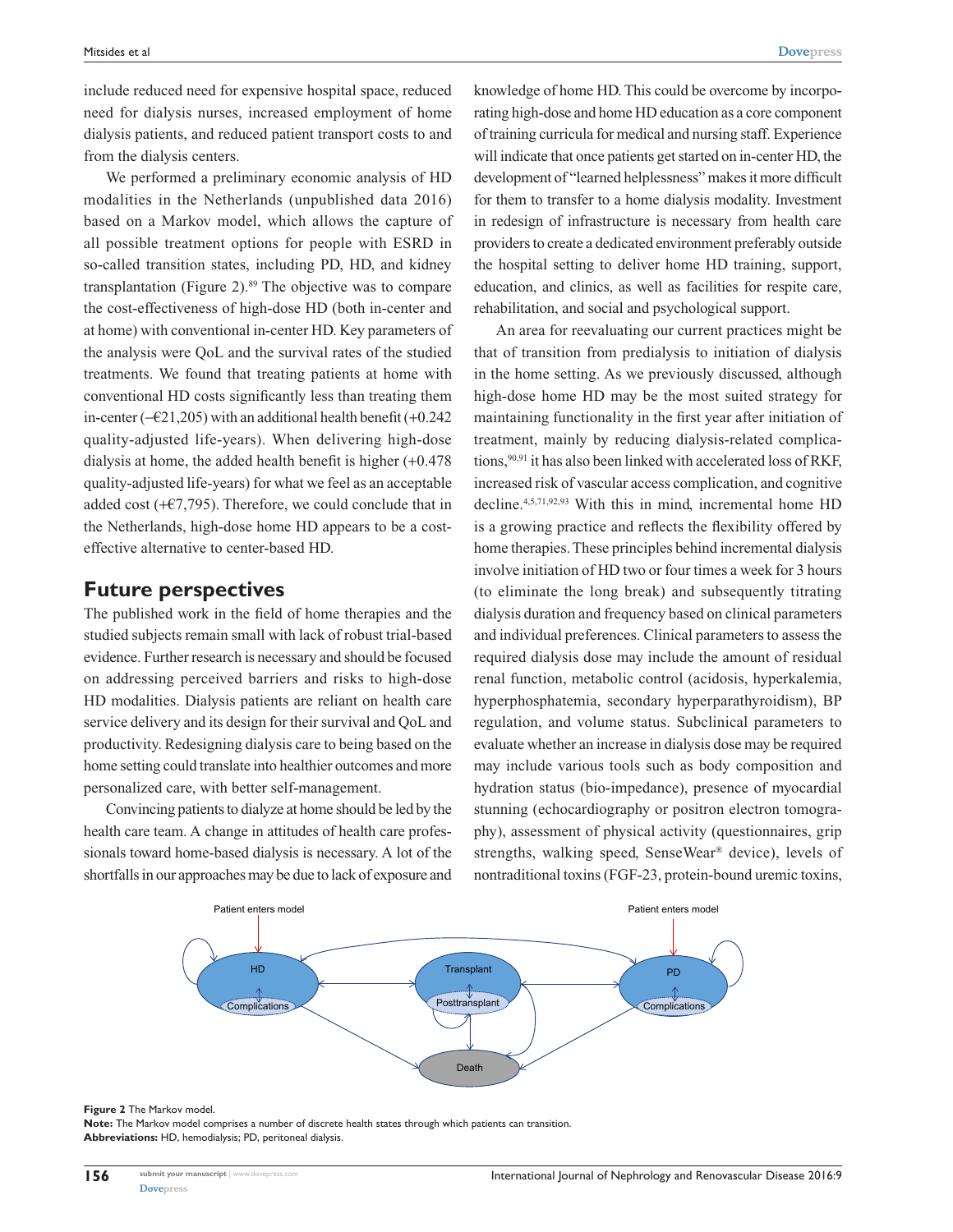dicarbonyl stress, and advanced glycation end-products), as well as polysomnography and QoL questionnaires. Recently, Kalantar-Zadeh et al<sup>94</sup> studied the effect of incremental HD using an initiation regime of twice-weekly treatments instead of thrice weekly. The objective of their approach was to delay HD-associated loss of residual renal function by reducing the treatment frequency at the time of dialysis initiation. In this study, the clinical factors that would influence transition to more frequent regimes were RKF, volume status, cardiovascular symptoms, body size, potassium and phosphorus levels, comorbid conditions, hospitalizations, and health-related QoL. The cutoff for transition from twice-weekly to thrice-weekly HD was a reduction in urine output below 0.5 L per day or if the nutritional status or general health condition of the patient was to show a deteriorating trend over time. However, almost all patients starting dialysis based on clinical grounds, as suggested by the IDEAL trial, would by these criteria fail to qualify as suitable candidates to start on twice-weekly HD.<sup>95</sup> The potential drawbacks of twice-weekly regimen can be significant due to further prolongation of interdialytic intervals, which has been strongly associated with cardiovascular morbidity and mortality.15,96 Furthermore, addressing transition from twice- to thrice-weekly regimens as proposed $93,94$  can be difficult from a patient perspective, potentially leading to suboptimal outcomes. $96,97$  The recommendation of a minimum of thrice-weekly dialysis was recently supported by Hakim and Saha<sup>98</sup> in their review of the effects of dialysis frequency versus dialysis time. The authors also suggest a minimum initial dialysis duration of 4 hours per session, which later could be increased to 6 hours or even 8 hours if clinical and/or subclinical parameters dictate. The debate over the optimal dialysis dosing at the time of transition from predialysis to dialysis and the long-term dose adjustment according to the patient's individual need is still at large, and further studies are required to inform our future strategies. Therefore it is our view that for the majority of patients, the minimum dialysis frequency should be thrice weekly until further evidence of timely initiation of twice-weekly dialysis regimen and its outcomes have been studied. Following their findings, Kalantar-Zadeh et al<sup>94</sup> proposed a series of RCTs of incremental versus thrice-weekly HD to further describe the relation between dialysis dosing, frequency, RKF, and patient-related outcomes. High-dose and home HD extends this debate further and provides an opportunity to shift the paradigm from adequate to optimum dialysis.

## **Disclosure**

The authors report no conflicts of interest in this work.

#### **References**

- 1. Mitsides N, Keane DF, Lindley E, Mitra S. Technology innovation for patients with kidney disease. *J Med Eng Technol*. 2015;39(7):424–433.
- 2. Collins AJ, Foley RN, Herzog C, et al. US Renal Data System 2012 annual data report. *Am J Kidney Dis*. 2013;61(Suppl 1):A7, e1–e476.
- 3. Gabbay E, Meyer KB, Griffith JL, Richardson MM, Miskulin DC. Temporal trends in health-related quality of life among hemodialysis patients in the United States. *Clin J Am Soc Nephrol*. 2010;5(2):261–267.
- 4. Baigent C, Burbury K, Wheeler D. Premature cardiovascular disease in chronic renal failure. *Lancet*. 2000;356(9224):147–152.
- 5. Dalrymple LS, Johansen KL, Chertow GM, et al. Infection-related hospitalizations in older patients with ESRD. *Am J Kidney Dis*.  $2010:56(3):522 - 530$
- 6. Shoji T, Tsubakihara Y, Fuji M, Imai E. Hemodialysis-associated hypotension as an independent risk factor for two-year mortality in hemodialysis patients. *Kidney Int*. 2004;66(3):1212–1220.
- 7. Burton JO, Jefferies HJ, Selby NM, McIntyre CW. Hemodialysisinduced cardiac injury: determinants and associated outcomes. *Clin J Am Soc Nephrol*. 2009;4(5):914–920.
- 8. Burton JO, Jefferies HJ, Selby NM, McIntyre CW. Hemodialysisinduced repetitive myocardial injury results in global and segmental reduction in systolic cardiac function. *Clin J Am Soc Nephrol*. 2009;4(12):1925–1931.
- 9. Schneditz D, Roob J, Oswald M, et al. Nature and rate of vascular refilling during dialysis. *Kidney Int*. 1992;42(6):1425–1433.
- 10. Kooman JP, Gladziwa U, Bocker G, van Bortel LM, van Hooff JP, Leunissen KM. Role of the venous system in hemodynamics during ultrafiltration and bicarbonate dialysis. *Kidney Int*. 1992;42(3): 718–726.
- 11. Santoro A, Mancini E, Spongano M, Rossi M, Paolini F, Zucchelli P. A haemodynamic study of hypotension during hemodialysis using electrical bioimpedance cardiography. *Nephrol Dial Transplant*. 1990;5(Suppl 1):147–153.
- 12. van der Sande FM, Kooman JP, Konings CJ, Leunissen KM. Thermal affects and blood pressure response during postdilution hemodiafiltration and hemodialysis: the effect of amount of replacement fluid and dialysate temperature. *J Am Soc Nephrol*. 2001;12(9):1916–1920.
- 13. Glassock RJ, Pecoits-Filho R, Barberato SH. Left ventricular mass in chronic kidney disease and ESRD. *Clin J Am Soc Nephrol*. 2009;4(Suppl 1):S79–S91.
- 14. Bhan I, Thadhani R. Vascular calcification and ESRD: a hard target. *Clin J Am Soc Nephrol*. 2009;4(Suppl 1):S102–S105.
- 15. Foley RN, Gilbertson DT, Murray T, Collins AJ. Long interdialytic interval and mortality among patients receiving hemodialysis. *N Engl J Med*. 2011;365(12):1099–1107.
- 16. George CR. History of home haemodialysis in Australia. *Nephrology (Carlton)*. 2005;10(3):215–221.
- 17. Woods JD, Port FK, Stannard D, Blagg CR, Held PJ. Comparison of mortality with home hemodialysis and center hemodialysis: a national study. *Kidney Int*. 1996;49(5):1464–1470.
- 18. Bremer BA, McCauley CR, Wrona RM, Johnson JP. Quality of life in end-stage renal disease: a reexamination. *Am J Kidney Dis*. 1989;13(3):200–209.
- 19. Lee H, Manns B, Taub K, et al. Cost analysis of ongoing care of patients with end-stage renal disease: the impact of dialysis modality and dialysis access. *Am J Kidney Dis*. 2002;40(3):611–622.
- 20. Charra B, Calemard E, Ruffet M, et al. Survival as an index of adequacy of dialysis. *Kidney Int*. 1992;41(5):1286–1291.
- 21. Chan CT, Covic A, Craig JC, et al. Novel techniques and innovation in blood purification: a clinical update from kidney disease: improving global outcomes. *Kidney Int*. 2013;83(3):359–371.
- 22. Perl J, Chan CT. Home hemodialysis, daily hemodialysis, and nocturnal hemodialysis: core curriculum 2009. *Am J Kidney Dis*. 2009;54(6):1171–1184.
- 23. Kjellstrand C, Buoncristiani U, Ting G, et al. Survival with short-daily hemodialysis: assocation of time, site, and dose of dialysis. *Hemodial Int*. 2010;14(4):464–470.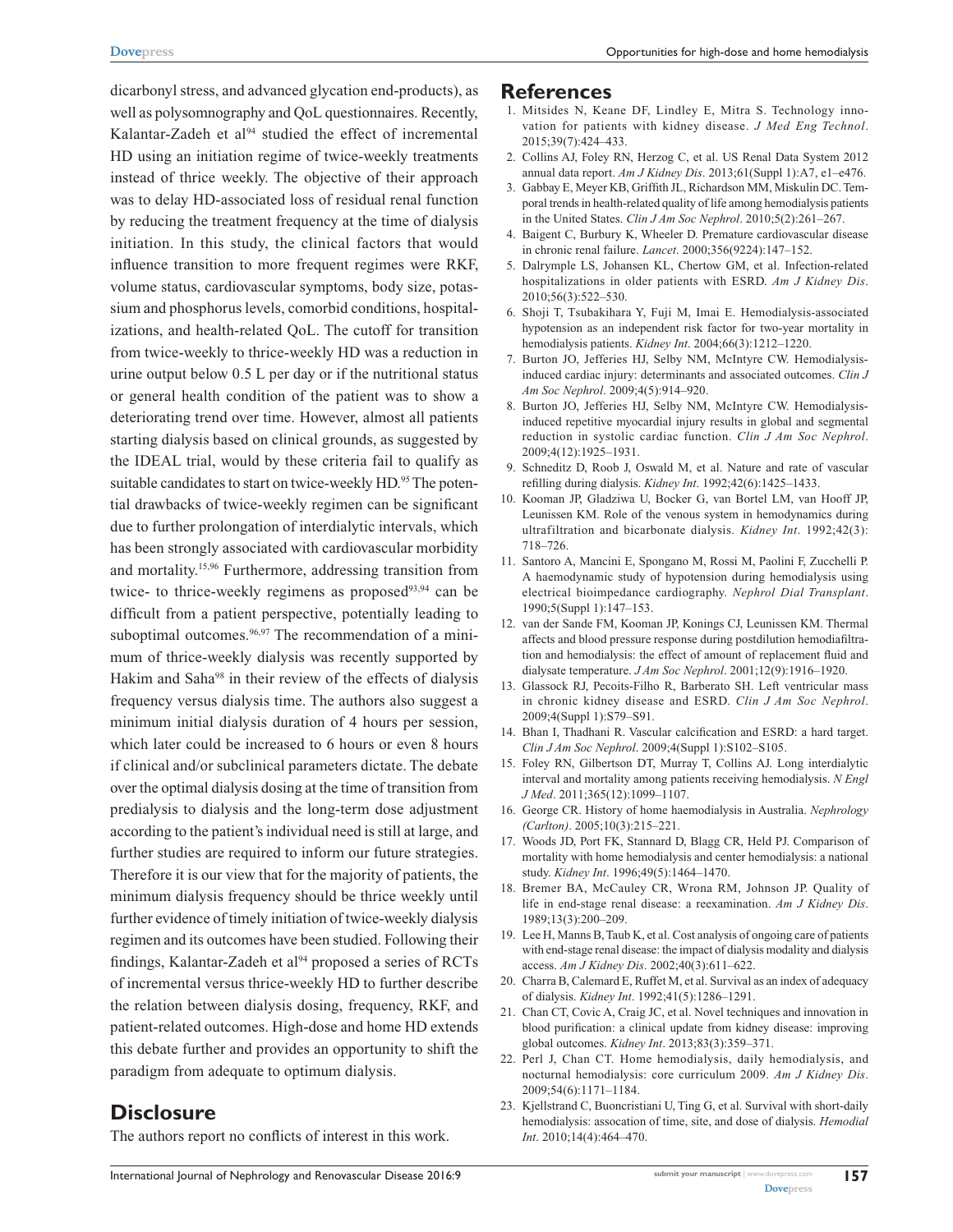- 24. Jun M, Jardine MJ, Gray N, et al. Outcomes of extended-hours hemodialysis performed predominantly at home. *Am J Kidney Dis*. 2013;61(2):247–253.
- 25. Pauly RP, Maximova K, Coppens J, et al; CAN-SLEEP Collaborative Group. Patient and technique survival among a Canadian multicenter nocturnal home hemodialysis cohort. *Clin J Am Soc Nephrol*. 2010;5(10):1815–1820.
- 26. Blagg CR, Kjellstrand CM, Ting GO, Young BA. Comparison of survival between short-daily hemodialysis and conventional hemodialysis using the standardized mortality ratio. *Hemodial Int*. 2006;10(4):371–374.
- 27. Weinhandl ED, Liu J, Gilbertson DT, Arenson TJ, Collins AJ. Survival in daily home hemodialysis and matched thrice-weekly in-center hemodialysis patients. *J Am Soc Nephrol*. 2012;23(5):895–904.
- 28. Nesrallah GE, Lindsay RM, Cuerden MS, et al. Intensive hemodialysis associates with improved survival as compared with conventional hemodialysis. *J Am Soc Nephrol*. 2012;23(4):696–705.
- 29. Johansen KL, Zhang R, Huang Y, et al. Survival and hospitalization among patients using nocturnal and short daily compared to conventional hemodialysis: a USRDS study. *Kidney Int*. 2009;76(9):984–990.
- 30. Lockridge RS, Kjellstrand CM. Nightly home hemodialysis: outcome and factors associated with survival. *Hemodial Int*. 2011;15(2):211–228.
- 31. Kjellstrand CM, Buoncristiani U, Ting G, et al. Short daily haemodialysis: survival in 415 patients treated for 1006 patient-years. *Nephrol Dial Transplant*. 2008;23(10):3283–3289.
- 32. Pauly RP, Gill JS, Rose CL, et al. Survival among nocturnal home haemodialysis patients compared to kidney transplant recipients. *Nephrol Dial Transplant*. 2009;24(9):2915–2919.
- 33. Tennankore KK, Kim SJ, Baer HJ, Chan CT. Survival and hospitalization for intensive home hemodialysis compared with kidney transplantation. *J Am Soc Nephrol*. 2014;25(9):2113–2120.
- 34. Chan CT, Floras JS, Miller JA, Richardson RM, Pierratos A. Regression of left ventricular hypertrophy after conversion to nocturnal hemodialysis. *Kidney Int*. 2002;61(6):2235–2239.
- 35. Lockridge RS Jr, Spencer M, Craft V, et al. Nightly home hemodialysis: five and one-half years of experience in Lynchburg, Virginia. *Hemodial Int*. 2004;8(1):61–69.
- 36. Nesrallah G, Suri R, Moist L, Kortas C, Lindsay R. Volume control and blood pressure management in patients undergoing quotidian hemodialysis. *Am J Kidney Dis*. 2003;42(Suppl 1):13–17.
- 37. Rocco MV, Lockridge RS Jr, Beck GJ, et al; Frequent Hemodialysis Network (FHN) Trial Group. The effects of frequent nocturnal home hemodialysis: the frequent hemodialysis network nocturnal trial. *Kidney Int*. 2011;80(10):1080–1091.
- 38. Kraus M, Burkart J, Hegeman R, Solomon R, Coplon N, Moran J. A comparison of centerbased vs. home-based daily hemodialysis for patients with endstage renal disease. *Hemodial Int*. 2007;11(4): 468–477.
- 39. McGregor DO, Buttimore AL, Lynn KL, Nicholls MG, Jardine DL. A comparative study of blood pressure control with short in-center versus long home hemodialysis. *Blood Purif*. 2001;19(3):293–300.
- 40. Chan CT, Harvey PJ, Picton P, Pierratos A, Miller JA, Floras JS. Shortterm blood pressure, noradrenergic, and vascular effects of nocturnal home hemodialysis. *Hypertension*. 2003;42(5):925–931.
- 41. Chazot C, Charra B, Laurent G, et al. Interdialysis blood pressure control by long haemodialysis sessions. *Nephrol Dial Transplant*. 1995;10(6):831–837.
- 42. Fagugli RM, Reboldi G, Quintaliani G, et al. Short daily hemodialysis: blood pressure control and left ventricular mass reduction in hypertensive hemodialysis patients. *Am J Kidney Dis*. 2001;38(2):371–376.
- 43. Culleton BF, Walsh M, Klarenbach SW, et al. Effect of frequent nocturnal hemodialysis vs conventional hemodialysis on left ventricular mass and quality of life: a randomized controlled trial. *JAMA*. 2007; 298(11):1291–1299.
- 44. Susantitaphong P, Koulouridis I, Balk EM, Madias NE, Jaber BL. Effect of frequent or extended hemodialysis on cardiovascular parameters: a metaanalysis. *Am J Kidney Dis*. 2012;59(5):689–699.
- 45. Jefferies HJ, Virk B, Schiller B, Moran J, McIntyre CW. Frequent hemodialysis schedules are associated with reduced levels of dialysisinduced cardiac injury (myocardial stunning). *Clin J Am Soc Nephrol*. 2011;6(6):1326–1332.
- 46. Cornelis T, van der Sande FM, Eloot S, et al. Acute hemodynamic response and uremic toxin removal in conventional and extended hemodialysis and hemodiafiltration: a randomized crossover study. *Am J Kidney Dis*. 2014;64(2):247–256.
- 47. Walsh M, Manns BJ, Klarenbach S, Tonelli M, Hemmelgarn B, Culleton B. The effects of nocturnal compared with conventional hemodialysis on mineral metabolism: a randomized-controlled trial. *Hemodial Int*. 2010;14(2):174–181.
- 48. Ebah LM, Akhtar M, Wilde I, et al. Phosphate enrichment of dialysate for use in standard and extended haemodialysis. *Blood Purif*. 2012;34(1):28–33.
- 49. Jaber BL, Lee Y, Collins AJ, et al; FREEDOM Study Group. Effect of daily hemodialysis on depressive symptoms and postdialysis recovery time: interim report from the FREEDOM (following rehabilitation, economics and everyday-dialysis outcome measurements) study. *Am J Kidney Dis*. 2010;56(3):531–539.
- 50. van Eps CL, Jeffries JK, Johnson DW, et al. Quality of life and alternate nightly nocturnal home hemodialysis. *Hemodial Int*. 2010;14(1):29–38.
- 51. Vos PF, Zilch O, Jennekens-Schinkel A, et al. Effect of short daily home haemodialysis on quality of life, cognitive functioning and the electroencephalogram. *Nephrol Dial Transplant*. 2006;21(9): 2529–2535.
- 52. Heidenheim AP, Muirhead N, Moist L, Lindsay RM. Patient quality of life on quotidian hemodialysis. *Am J Kidney Dis*. 2003;42(Suppl 1): 36–41.
- 53. Jaber BL, Schiller B, Burkart JM, et al; FREEDOM Study Group. Impact of short daily hemodialysis on restless legs symptoms and sleep disturbances. *Clin J Am Soc Nephrol*. 2011;6(5):1049–1056.
- 54. Hanly PJ, Pierratos A. Improvement of sleep apnea in patients with chronic renal failure who undergo nocturnal hemodialysis. *N Engl J Med*. 2001;344(2):102–107.
- 55. Okundaye I, Abrinko P, Hou S. Registry of pregnancy in dialysis patients. *Am J Kidney Dis*. 1998;31(5):766–773.
- 56. Asamiya Y, Otsubo S, Matsuda Y, et al. The importance of low blood urea nitrogen levels in pregnant patients undergoing hemodialysis to optimize birth weight and gestational age. *Kidney Int*. 2009;75(11):1217–1222.
- 57. Barua M, Hladunewich M, Keunen J, et al. Successful pregnancies on nocturnal home hemodialysis. *Clin J Am Soc Nephrol*. 2008; 3(2):392–396.
- 58. Hladunewich MA, Hou S, Odutayo A, et al. Intensive hemodialysis is associated with improved pregnancy outcomes: a Canadian and United States comparison. *J Am Soc Nephrol*. 2014;25(5):1103–1109.
- 59. van Eps C, Hawley C, Jeffries J, et al. Changes in serum prolactin, sex hormones and thyroid function with alternate nightly nocturnal home haemodialysis. *Nephrology (Carlton)*. 2012;17(1):42–47.
- 60. Chertow GM, Levin NW, Beck GJ, et al. FHN Trial Group. In-center hemodialysis six times per week versus three times per week. *N Engl J Med*. 2010;363(24):2287–2300.
- 61. Suri RS, Larive B, Sherer S, et al; Frequent Hemodialysis Network Trial Group. Risk of vascular access complications with frequent hemodialysis. *J Am Soc Nephrol*. 2013;24(3):498–505.
- 62. Cornelis T, Usvyat LA, Tordoir JH, et al. Vascular access vulnerability in intensive hemodialysis: a significant Achilles' heel? *Blood Purif*. 2014;37(3):222–228.
- 63. Leitch R, Ouwendyk M, Ferguson E, et al. Nursing issues related to patient selection, vascular access, and education in quotidian hemodialysis. *Am J Kidney Dis*. 2003;42(Suppl 1):56–60.
- 64. Verhallen AM, Kooistra MP, van Jaarsveld BC. Cannulating in hemodialysis: rope-ladder or buttonhole technique? *Nephrol Dial Transplant*. 2007;22(9):2601–2604.